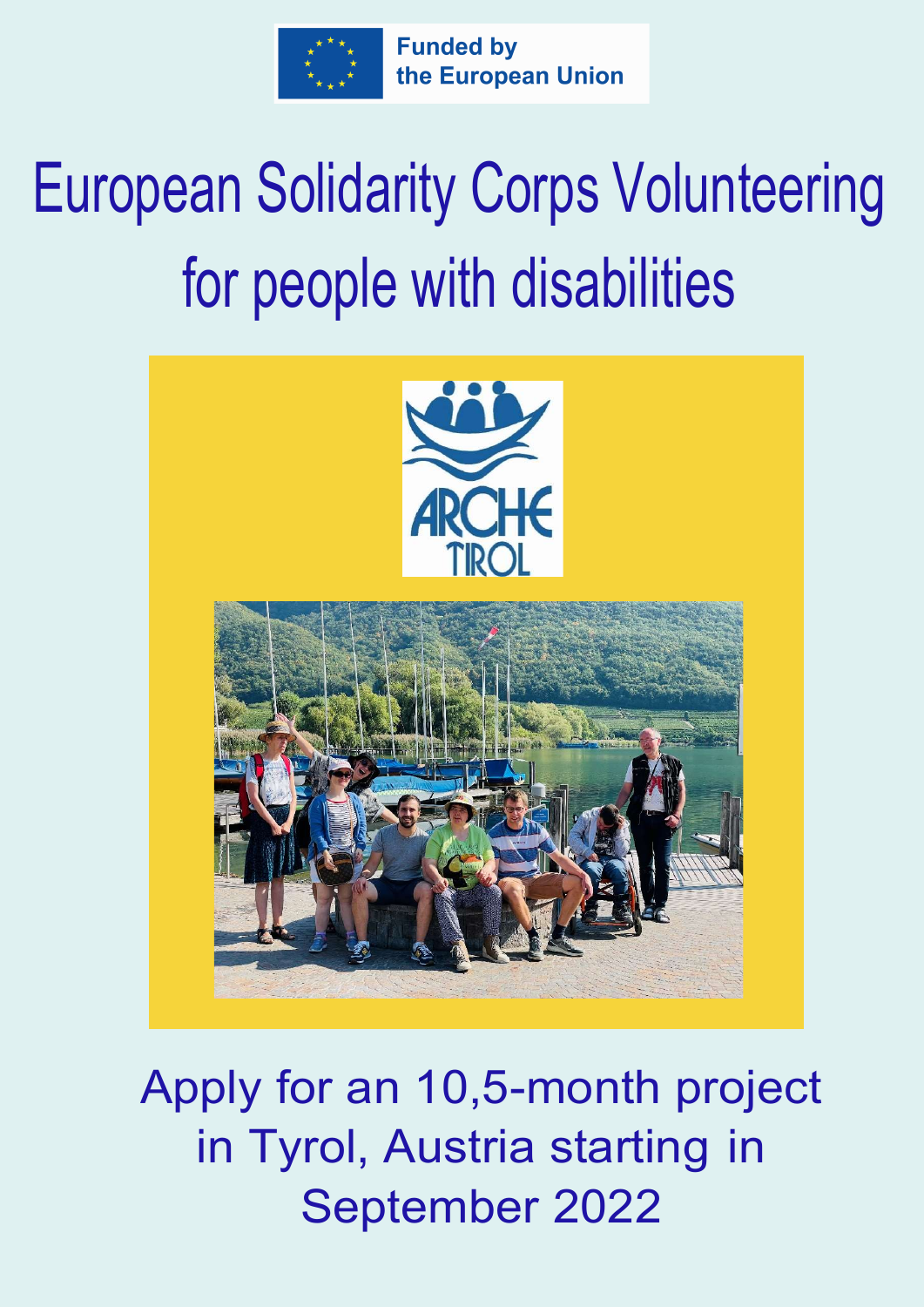#### Hosting organisation

#### Arche Tirol

www.arche-tirol.at Located in St. Jodok am Brenner & Steinach am Brenner, Austria Arche Tirol is an experienced hosting organisation.



#### Some info on the hosting organisation:

Arche Tirol is part of an international community of people with and without disabilities, who live and work together based on the international Charter of the Arche Community. This Charter states that every human being has a unique value. We have contacts with many Arche communities abroad (primarily Germany).

Arche Tirol was founded in 1992 and is a Christian–ecumenical community. In our daily routine there is place for spirituality. The work in Arche considers the UN convention for people with disabilities.

Currently, 10 people with a disability are accompanied in two houses, one in Steinach am Brenner and one in St. Jodok (few kilometres distance).

Arche takes in people with disabilities at the age of 18. Currently, four people with mental und multiple disabilities live in the Arche House in Steinach and six live in St. Jodok. Our main philosophy is not only to provide care, but also to offer a community, personal relationships and a home.

In Steinach there is a workshop and a basal group (Basale Gruppe) for the cared for people. They produce candles, potteries, paper and bags. We sell these products. The assistants try to support the people with disabilities in their cognition and self-awareness.

The main tasks are care/nursing, housekeeping and creating a familiar and welcoming atmosphere for the disabled people. To achieve this goal, we share life and work, sing and celebrate together and try to organise happy and exciting days for the residents. Household chores include cooking, tidying, laundry and cleaning. We offer people with cognitive impairments a comprehensive everyday life. For example, we have many weekly leisure activities. The Volunteers accompany them (for example: dancing, swimming, hiking...).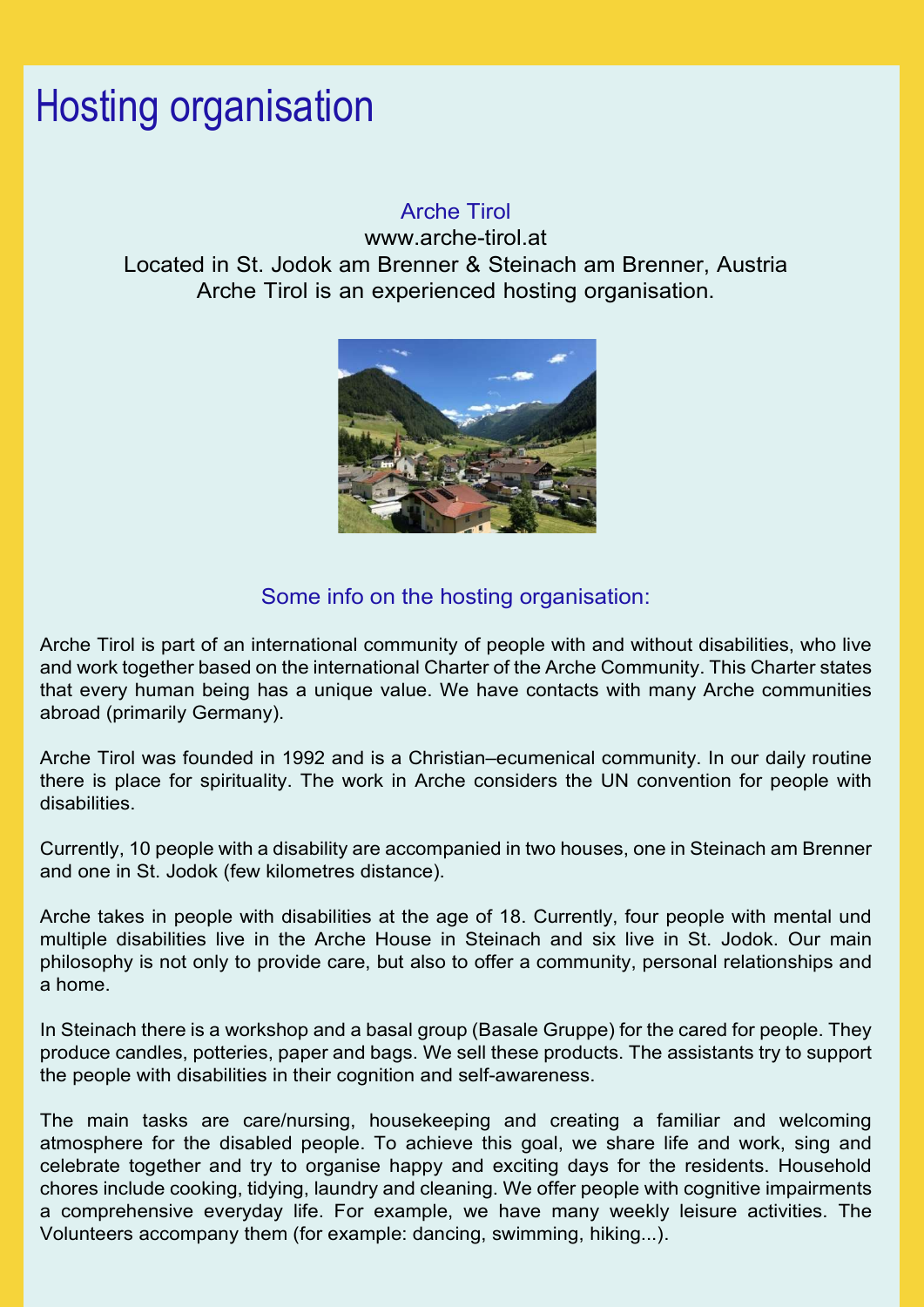### Lead organisation & Funding

The lead organisation of this project is InfoEck (Verein Generationen und Gesellschaft). InfoEck coordinates seven volunteers in the region of Tyrol at six hosting organisations and oversees the administration, finances and the quality control of the project. InfoEck organises wide-ranging group activities for all volunteers about once a month (like a radio show, evaluation meetings, a charity cooking event etc.) These group events are part of the volunteering project and all volunteers should be prepared to participate in all these activities.

InfoEck has submitted this project to the Austrian National Agency and has received a confirmation for the grant. However, we are still waiting for the final contract for the funding (grant agreement). We are optimistic, due to good experiences in the past. The EU, InfoEck and Arche Tirol will finance this volunteering project. The only possible financial contribution that the selected volunteer may need to make is to pay a small share of the travel costs.

The responsible coordinator is ready to answer open questions and to prepare the project with Arche Tirol, the selected volunteer and the supporting sending organisation. The coordinator's name is Elisabeth Summerauer: international@infoeck.at (send applications to Arche Tirol, not to Elisabeth!).

More info about InfoEck: Instagram InfoEck - Jugendinfo Tirol Facebook InfoEck - Jugendinfo Tirol Youtube InfoEck - Jugendinfo Tirol Website www.infoeck.at/infoeck-eujugendprogramme/eskfreiwilligendienst/volunteering-tirol



#### Location, Housing & Finances

The volunteer will live in the community in St. Jodok, where she/he is offered an own room in the same house with staff members and the people with disabilities. The Arche philosophy is to work and live together with people with disabilities. So, the volunteer lives in the same house as the residents, but she/he will have their privacy. It is important to know that living as part of the community is an important part of this project and experience. All common facilities can be used by the volunteer (kitchen, living areas, laundry room…). The volunteer has to accept the house rules.

The next city is Innsbruck (capital of Tyrol), which is 20-25 minutes away by train. The volunteer gets a ticket for public transport in the entire region of Tirol.

The border to Italy is just a few minutes away. The landscape is mountainous, the villages are very small (Steinach is a bit bigger). The volunteer has a lot of possibilities for hiking, cycling, climbing, skiing and other activities in nature.

There is some infrastructure in the village, although small (grocery store, butcher's shop, bank, public transport, bars in Steinach). The volunteer can use bus or train.

The volunteer can eat in the community. Additionally, he/she will receive sufficient monthly food money and EUR 5,- per day of pocket money.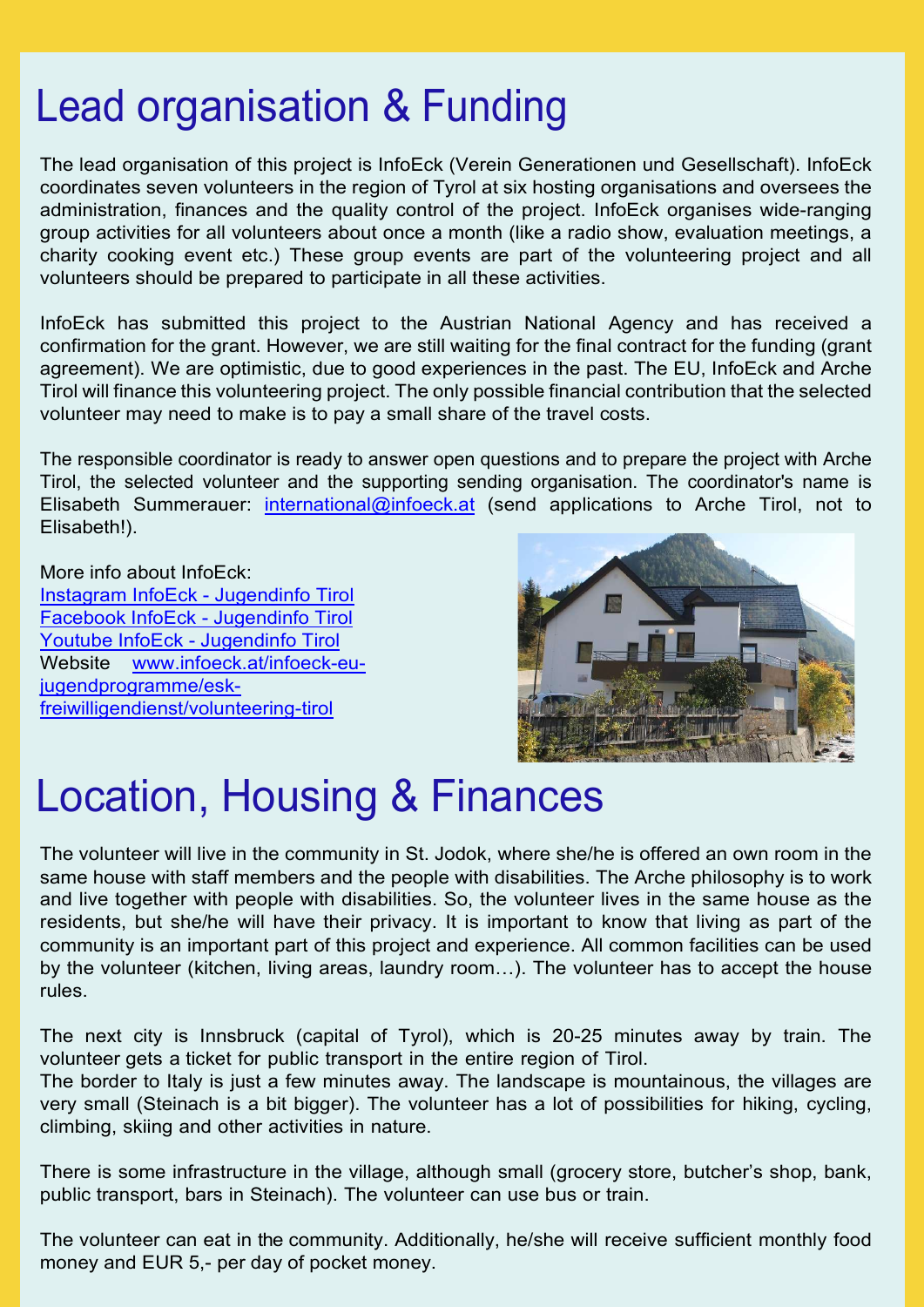#### Tasks & Activities of the volunteer

We want applicants to know that it is important to engage with the process of living in this community. You should be willing to communicate, take over responsibility and accept challenges. The volunteer in our organisation brings an important and unique quality to our work, but she/he must also be willing to accept challenges.

The main tasks and activities of volunteers are:

- being part of "Arche" team
- living together and working in our community,
- supporting/caring for people with disabilities in daily life (basic needs, leisure time),
- doing household chores and other necessary jobs,
- participating in regular team meetings and meetings with the tutor,
- participating in projects in the local communities of the Arche houses,
- creating and implementing a personal project with professional support,
- participating in the activities organised by InfoEck.
- The EuSC service is 35 hours per week

The volunteer lives and works in Arche Tirol with a professional team (pedagogues, nurses and psychologist) who have multicultural backgrounds. Arche staff has team meetings two times a month and supervision 6 times a year. The volunteer will join these meetings.

The volunteers' task is to work with, care for and support the residents. The volunteer accompanies their daily life. She/he can help them in several situations - changing clothes, hygiene, eating, managing morning routine, free time, workshop, cooking, going to bed etc....

Our team gives the volunteer time to get to know the people with disabilities and the other way round also. Slowly the volunteer will take over more and more responsibility. We try to create a balance to encourage the volunteer while not demanding too much. The volunteer can discover his/her potential and we are open for new ideas and opportunities. Communication is the key.

The volunteer will work five days a week, around 35 hours a week including a German course. There will be a weekend, this means two consecutive days off every week. The volunteer has 24 holidays during his/her project time. National Holidays are free days for the volunteer.



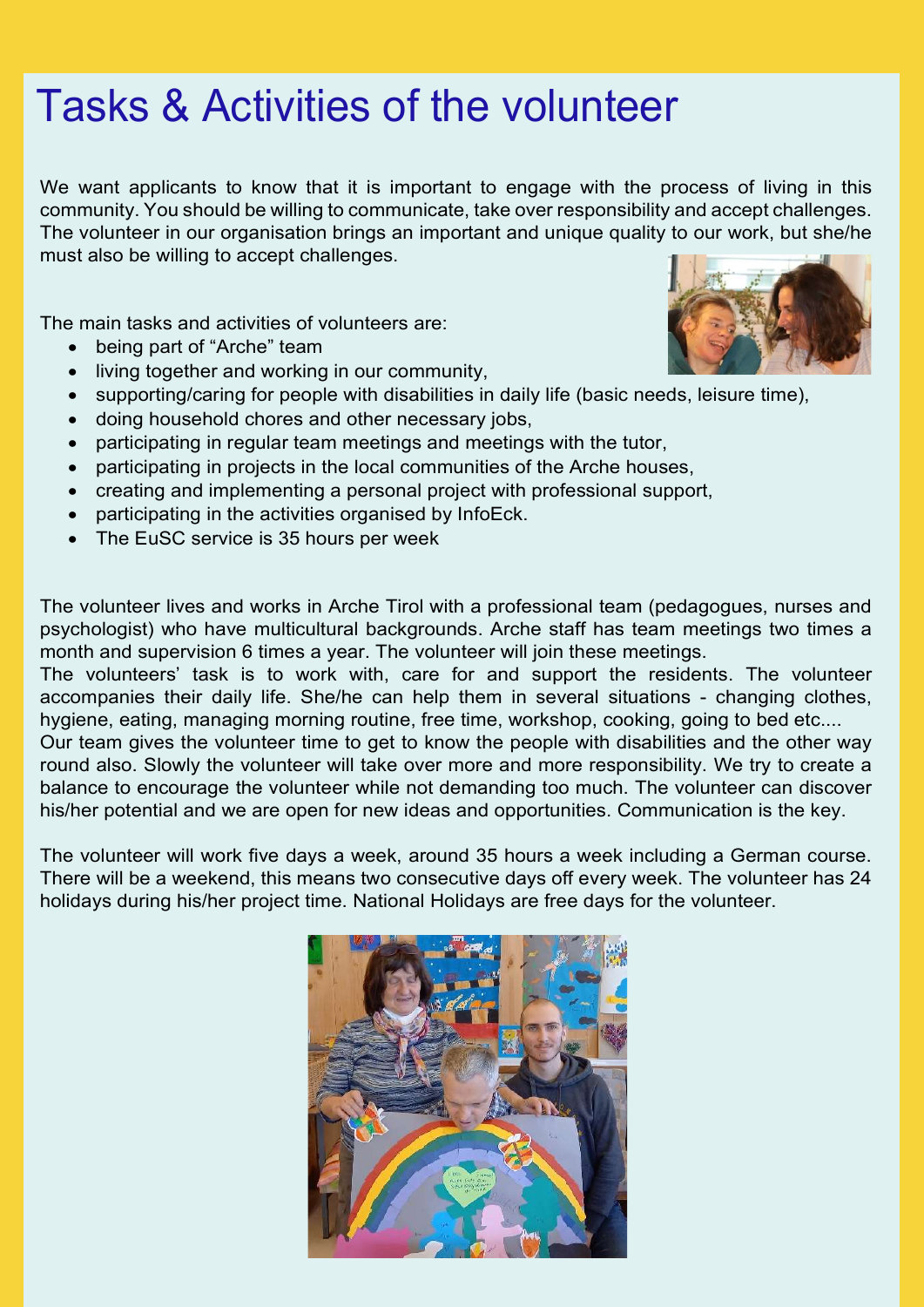### Profile of the volunteer

We are looking for an open-minded volunteer, who wants to collect experience in working with disabled people. We expect that the volunteer brings high motivation for the project and is open for the target group.

We would be happy to host a volunteer who

- wants to get to know our organisation "Arche Tirol",
- is interested in working with people with mental and multiple disabilities,
- has a stable personality, in order to be able to work with people with disabilities, can imagine to live in a community for 10,5 months (in an own separate room),
- is open-minded, friendly, enthusiastic, creative and communicative,
- wants to work in a team,
- is motivated to learn German (and Tyrolean German dialect),
- wants to gain social, intercultural, communication and nursing skills,
- brings her or his own culture and interests into the project,
- is ready to volunteer for 10,5 months starting in September.

You can apply for this project, if you live in an EU country, Iceland, Liechtenstein, or Norway. Only for people between 18 and 30 years. The volunteer must be available for the project full time. (You must not study, work, be in training or any other side occupation that keeps you from volunteering.)

We are open to host volunteers with different backgrounds and especially encourage participants with fewer opportunities to send their application.

### Support during the project

The volunteer will have regular meetings with her or his external mentor and the tutor Sidonie Tomaschitz at the hosting organisation, to talk about the wellbeing or about the project activities. In the hosting organisation, the volunteer will receive orientation and support for the activities from the house management and from the entire team.

The lead organisation InfoEck will hold regular group meetings with all volunteers in Tyrol in order to share experiences, give support to one another and to stay connected. Volunteers are involved in common projects and will receive a German course. The volunteer will get to know other volunteers from various countries and will be invited to participate in occasional free-time activities.

 At the end of the project, we will evaluate together with the volunteer and look at what he or she has learned and which competences he or she has gained and as a result, the volunteer can fill in the Youthpass certificate.